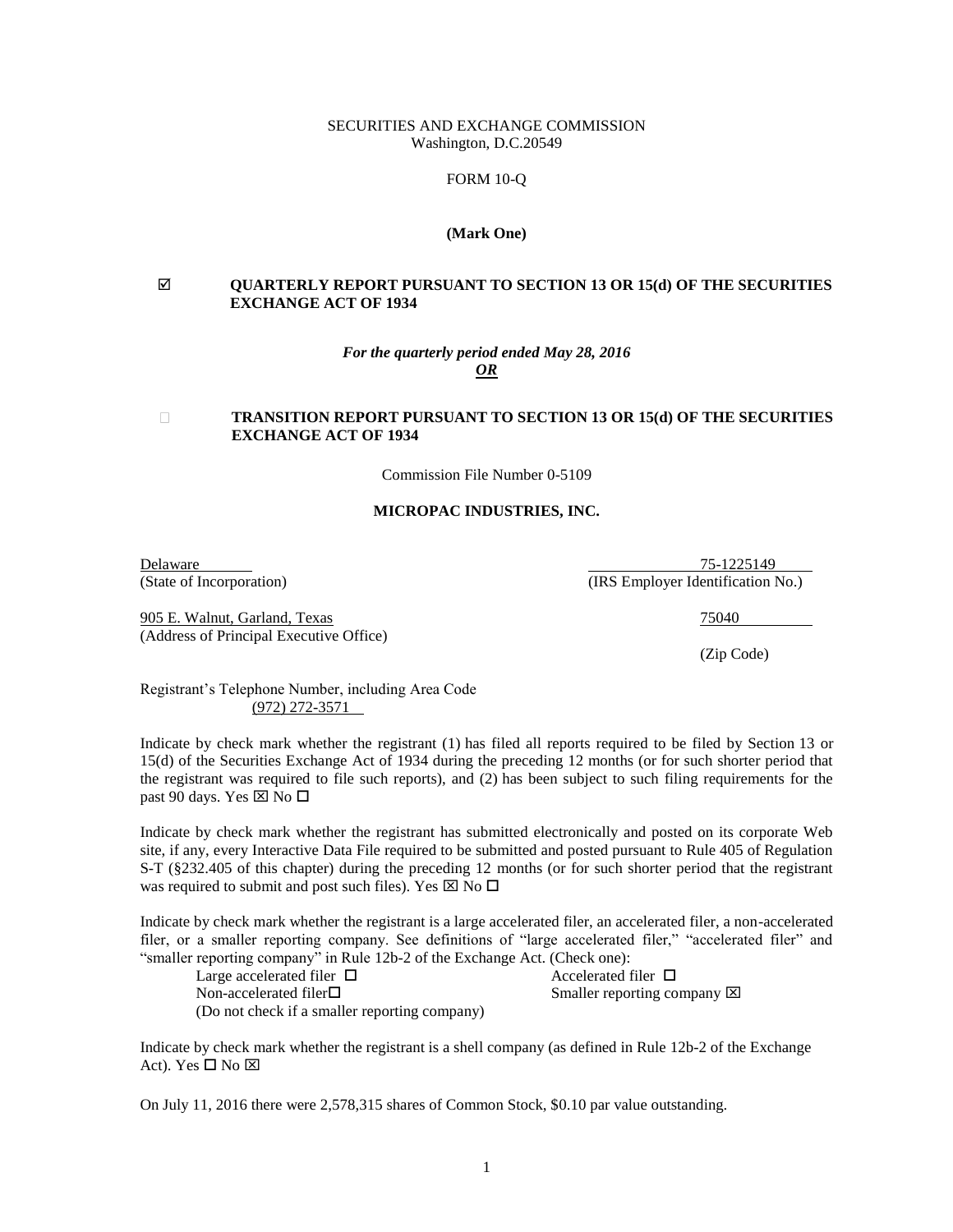# **FORM 10-Q**

# **May 28, 2016**

INDEX

## **PART I - FINANCIAL INFORMATION**

ITEM 1 - FINANCIAL STATEMENTS

Condensed Balance Sheets as of May 28, 2016 (unaudited) and November 30, 2015 Condensed Statements of Operations for the three and six months ended May 28, 2016 and May 30, 2015 (unaudited) Condensed Statements of Cash Flows for the six months ended May 28, 2016 and May 30, 2015 (unaudited) Notes to Condensed Financial Statements (unaudited)

- ITEM 2 MANAGEMENT'S DISCUSSION AND ANALYSIS OF FINANCIAL CONDITION AND RESULTS OF OPERATIONS
- ITEM 3 QUANTITATIVE AND QUALITATIVE DISCLOSURES ABOUT MARKET RISK

ITEM 4 - CONTROLS AND PROCEDURES

# **PART II - OTHER INFORMATION**

ITEM 1 - LEGAL PROCEEDINGS ITEM 1A -RISK FACTORS ITEM 2 - UNREGISTERED SALES OF EQUITY SECURITIES AND USE OF PROCEEDS ITEM 3 - DEFAULTS UPON SENIOR SECURITIES ITEM 4 - MINE SAFETY DISCLOSURE ITEM 5 - OTHER INFORMATION ITEM 6 - EXHIBITS

**SIGNATURES**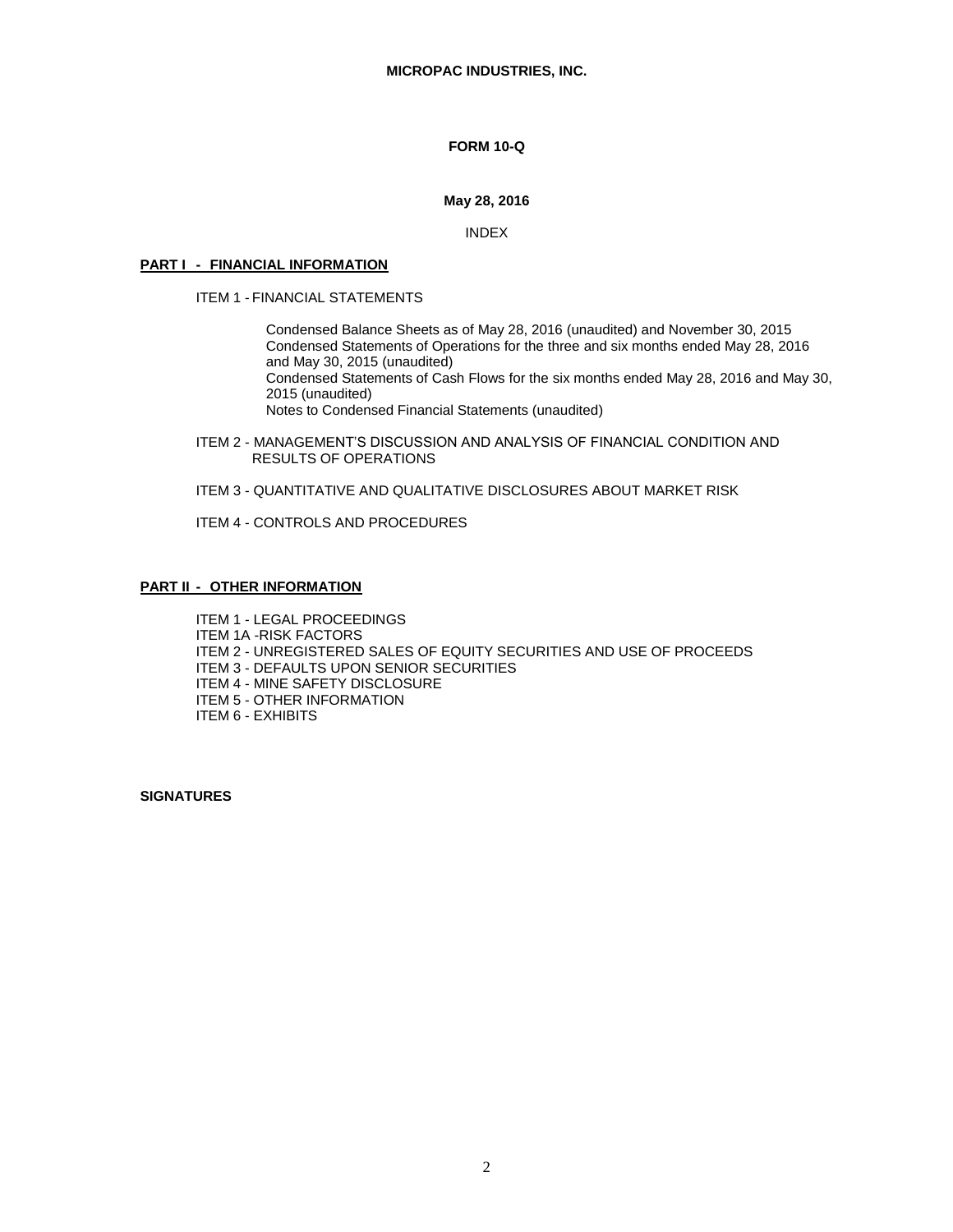# **ITEM 1. FINANCIAL STATEMENTS**

# **MICROPAC INDUSTRIES, INC. CONDENSED BALANCE SHEETS**

(Dollars in thousands, except share data)

# **ASSETS**

| <b>CURRENT ASSETS</b>                                                 | 05/28/16<br>(Unaudited) | 11/30/15                 |  |
|-----------------------------------------------------------------------|-------------------------|--------------------------|--|
| Cash and cash equivalents                                             | \$12,285                | \$<br>12,651             |  |
| Short-term investments                                                | 2,009                   | 2,004                    |  |
| Receivables, net of allowance for doubtful accounts of                | 1,827                   | 2,360                    |  |
| \$0 at May 28, 2016 and November 30, 2015                             |                         |                          |  |
| Inventories:                                                          |                         |                          |  |
| Raw materials and supplies<br>Work-in process                         | 3,682<br>2,846          | 4,255<br>2,613           |  |
| <b>Total inventories</b>                                              | 6,528                   | 6,868                    |  |
|                                                                       |                         |                          |  |
| Deferred income taxes                                                 | 693                     | 693                      |  |
| Prepaid income tax<br>Prepaid expenses and other assets               | 43<br>175               | <u>161</u>               |  |
| Total current assets                                                  | 23,560                  | 24,737                   |  |
|                                                                       |                         |                          |  |
| PROPERTY, PLANT AND EQUIPMENT, at cost:                               |                         |                          |  |
| Land                                                                  | 80<br>498               | 80                       |  |
| <b>Buildings</b><br>Facility improvements                             | 1,109                   | 498<br>1,109             |  |
| Furniture and fixtures                                                | 719                     | 719                      |  |
| Construction in process equipment                                     | 423                     | 347                      |  |
| Machinery and equipment                                               | 8,481                   | 8,432                    |  |
| Total property, plant, and equipment                                  | 11,310                  | 11,185                   |  |
| Less accumulated depreciation                                         | (9,075)                 | (8,929)                  |  |
| Net property, plant, and equipment                                    | 2,235                   | 2,256                    |  |
| <b>Total assets</b>                                                   | \$25,795                | \$26,993                 |  |
| <b>LIABILITIES AND SHAREHOLDERS' EQUITY</b>                           |                         |                          |  |
| <b>CURRENT LIABILITIES:</b>                                           |                         |                          |  |
| Accounts payable                                                      | \$<br>515               | \$<br>404                |  |
| Accrued compensation                                                  | 498                     | 666                      |  |
| Deferred revenue                                                      | 1,705                   | 2,855                    |  |
| Property taxes                                                        | 46                      | 90                       |  |
| Income taxes payable<br>Other accrued liabilities                     |                         | 109                      |  |
| <b>Total current liabilities</b>                                      | 84<br>2,848             | $\overline{74}$<br>4,198 |  |
|                                                                       |                         |                          |  |
| DEFERRED INCOME TAXES                                                 | 360                     | 360                      |  |
| <b>SHAREHOLDERS' EQUITY</b>                                           |                         |                          |  |
| Common stock, (\$.10 par value), authorized 10,000,000                | 308                     | 308                      |  |
| shares, 3,078,315 issued and 2,578,315 outstanding at                 |                         |                          |  |
| May 28, 2016 and November 30, 2015                                    |                         |                          |  |
| Additional paid-in capital<br>Treasury stock, 500,000 shares, at cost | 885<br>(1,250)          | 885<br>(1,250)           |  |
| Retained earnings                                                     | 22,644                  | 22,492                   |  |
|                                                                       |                         |                          |  |
| Total shareholders' equity                                            | 22,587                  | 22,435                   |  |
| Total liabilities and shareholders' equity                            | \$ 25,795               | \$ 26,993                |  |

See accompanying notes to financial statements.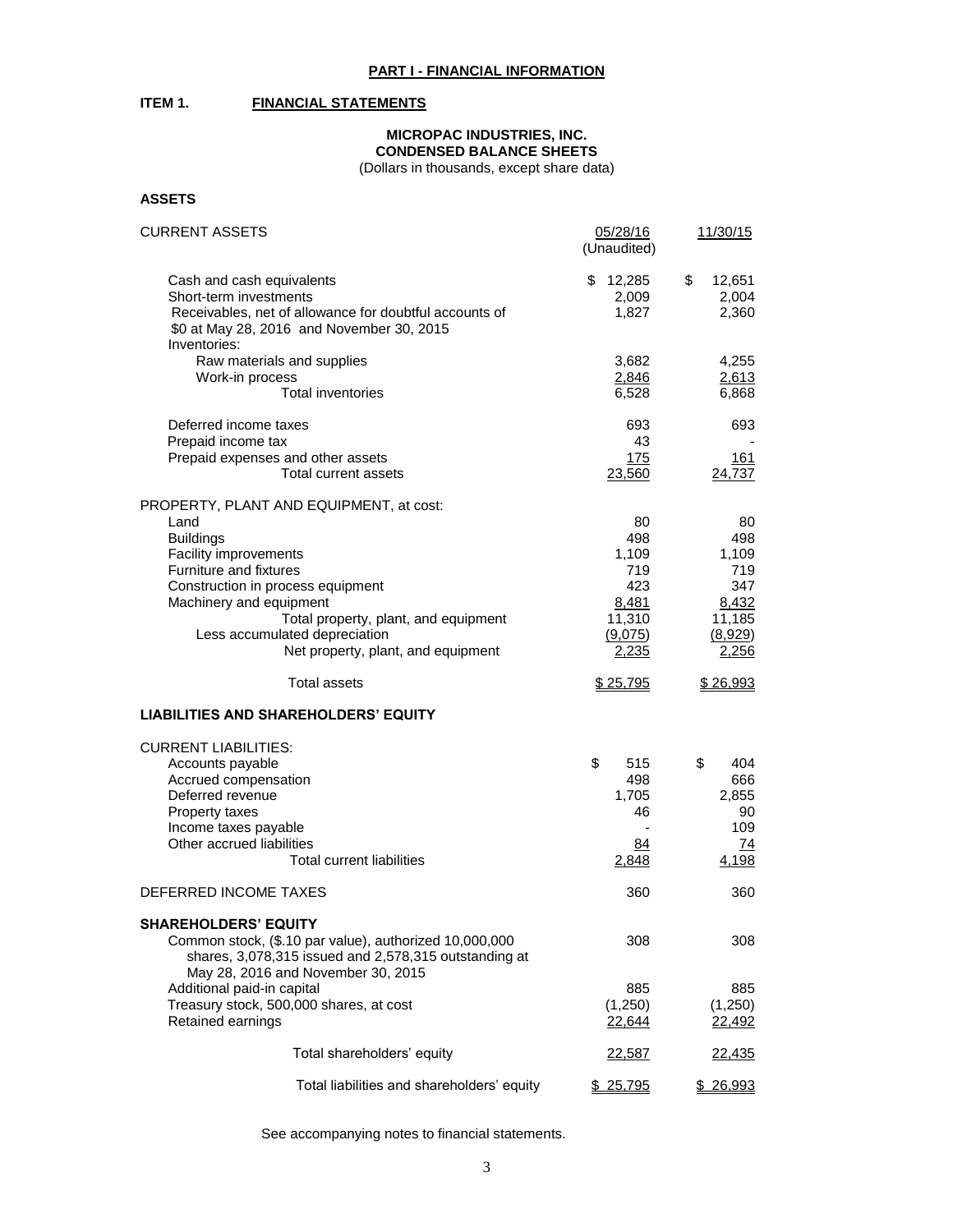# **MICROPAC INDUSTRIES, INC. CONDENSED STATEMENTS OF OPERATIONS** (Dollars in thousands except share data)

(Unaudited)

|                                                  | Three months ended |            | Six months ended |              |
|--------------------------------------------------|--------------------|------------|------------------|--------------|
|                                                  | 05/28/16           | 05/30/15   | 05/28/16         | 05/30/15     |
| <b>NET SALES</b>                                 | \$5,111            | \$5,265    | 9,316<br>\$      | \$<br>10,050 |
| <b>COST AND EXPENSES:</b>                        |                    |            |                  |              |
| Cost of goods sold                               | (3, 188)           | (3, 167)   | (6,082)          | (6,017)      |
| Research and development                         | (241)              | (416)      | (549)            | (984)        |
| Selling, general & administrative expenses       | (1,088)            | (1,018)    | (2,090)          | (2,057)      |
| Total cost and expenses                          | (4, 517)           | (4,601)    | (8, 721)         | (9,058)      |
| <b>OPERATING INCOME</b>                          | 594                | 664        | 595              | 992          |
| Other income<br>Expense, net                     |                    | 10<br>(3)  | 7                | 12<br>(4)    |
| <b>INCOME BEFORE TAXES</b>                       | \$<br>594          | \$<br>671  | \$<br>602        | \$<br>1,000  |
| Provision for taxes                              | (190)              | (213)      | (192)            | (331)        |
| <b>NET INCOME</b>                                | 404                | 458        | 410              | 669          |
| NET INCOME PER SHARE, BASIC AND DILUTED          | \$<br>0.16         | \$<br>0.18 | \$<br>0.16       | 0.26<br>\$   |
| <b>DIVIDENDS PER SHARE</b>                       | \$                 | \$         | \$<br>0.10       | \$<br>0.10   |
| WEIGHTED AVERAGE OF SHARES, basic and<br>diluted | 2,578,315          | 2,578,315  | 2,578,315        | 2,578,315    |

See accompanying notes to financial statements.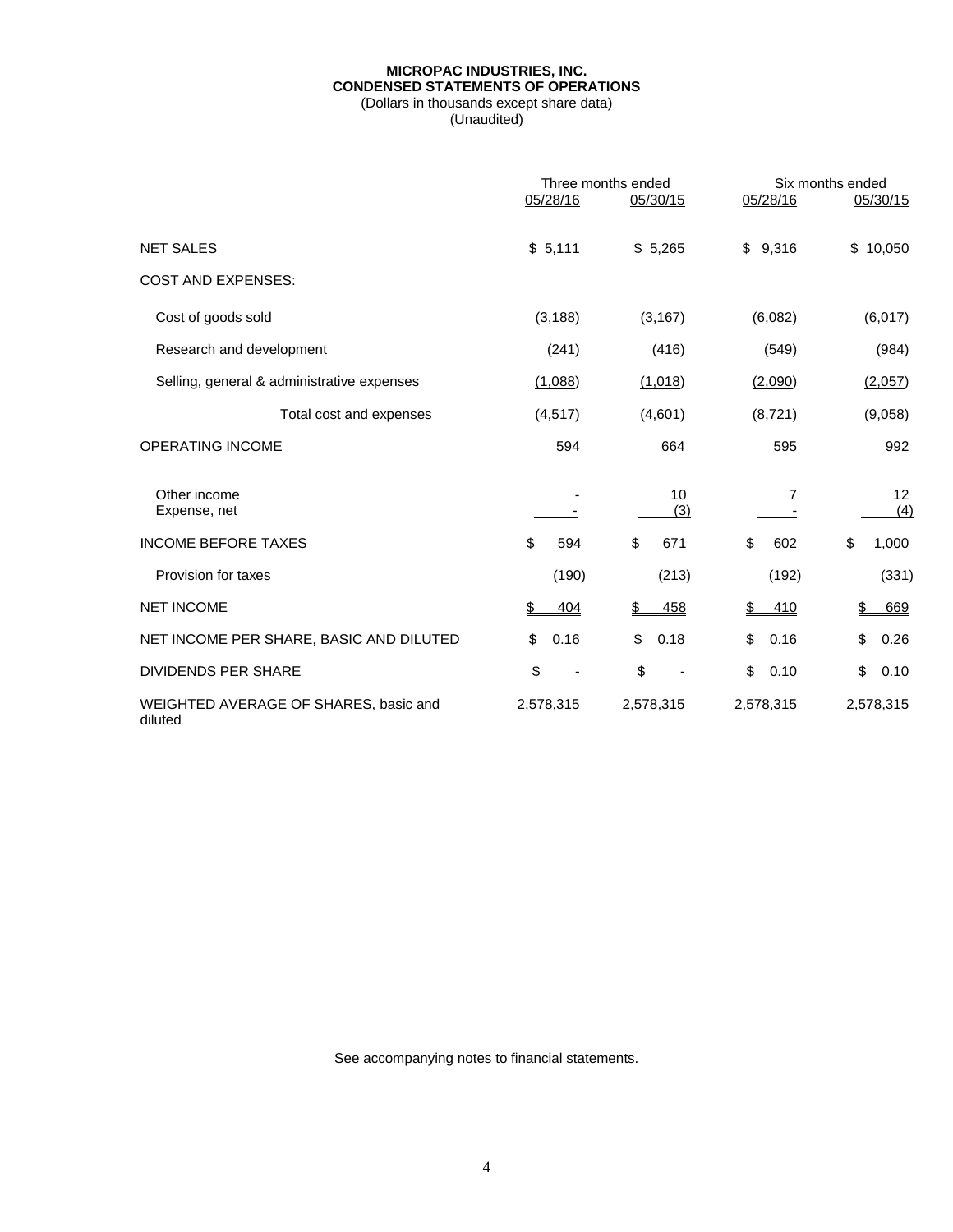# **MICROPAC INDUSTRIES, INC. CONDENSED STATEMENTS OF CASH FLOWS** (Dollars in thousands)

(Unaudited)

|                                                                             |               | Six months ended |
|-----------------------------------------------------------------------------|---------------|------------------|
|                                                                             | 5/28/16       | 5/30/15          |
| CASH FLOWS FROM OPERATING ACTIVITIES:                                       |               |                  |
| Net income                                                                  | \$410         | \$ 669           |
| Adjustments to reconcile net income to                                      |               |                  |
| net cash provided by (used in) operating activities:                        |               |                  |
| Depreciation                                                                | 146           | 154              |
| Deferred tax expense                                                        |               | 58               |
| Changes in certain current assets and liabilities                           |               |                  |
| Accounts receivable                                                         | 534           | 637              |
| Inventories                                                                 | 341           | (702)            |
| Prepaid expense and other current assets                                    | (14)          | (4)              |
| Prepaid income taxes                                                        | (43)          | 37               |
| Deferred revenue                                                            | (1, 150)      | 2,449            |
| Accounts payable                                                            | 82            | (2)              |
| Accrued compensation                                                        | (167)         | (88)             |
| Other accrued liabilities                                                   | (36)          | (71)             |
| Income taxes payable                                                        | (109)         | 92               |
| Net cash provided by operating activities                                   | (6)           | 3,229            |
| CASH FLOWS FROM INVESTING ACTIVITIES:                                       |               |                  |
| Sale of short term investments                                              | 2,004         | 2,009            |
| Purchase of short term investments                                          | (2,009)       | (2,002)          |
| Additions to property, plant and equipment                                  | (97)          | (98)             |
| Net cash used in investing activities                                       | (102)         | (91)             |
| CASH FLOWS FROM FINANCING ACTIVITIES                                        |               |                  |
| Cash dividend                                                               | (258)         | (258)            |
| Net cash used in financing activities                                       | (258)         | (258)            |
| Net change in cash and cash equivalents                                     | (366)         | 2,880            |
| Cash and cash equivalents at beginning of period                            | <u>12,651</u> | 9,994            |
| Cash and cash equivalents at end of period                                  | \$12,285      | \$12,874         |
| Supplemental Cash Flow Disclosure:                                          |               |                  |
| Cash paid for income taxes                                                  | \$<br>344     | \$<br>490        |
| Supplemental Non-Cash Investing Activity:<br>Accrued additions to equipment | 29<br>S       | S<br>83          |

See accompanying notes to financial statements.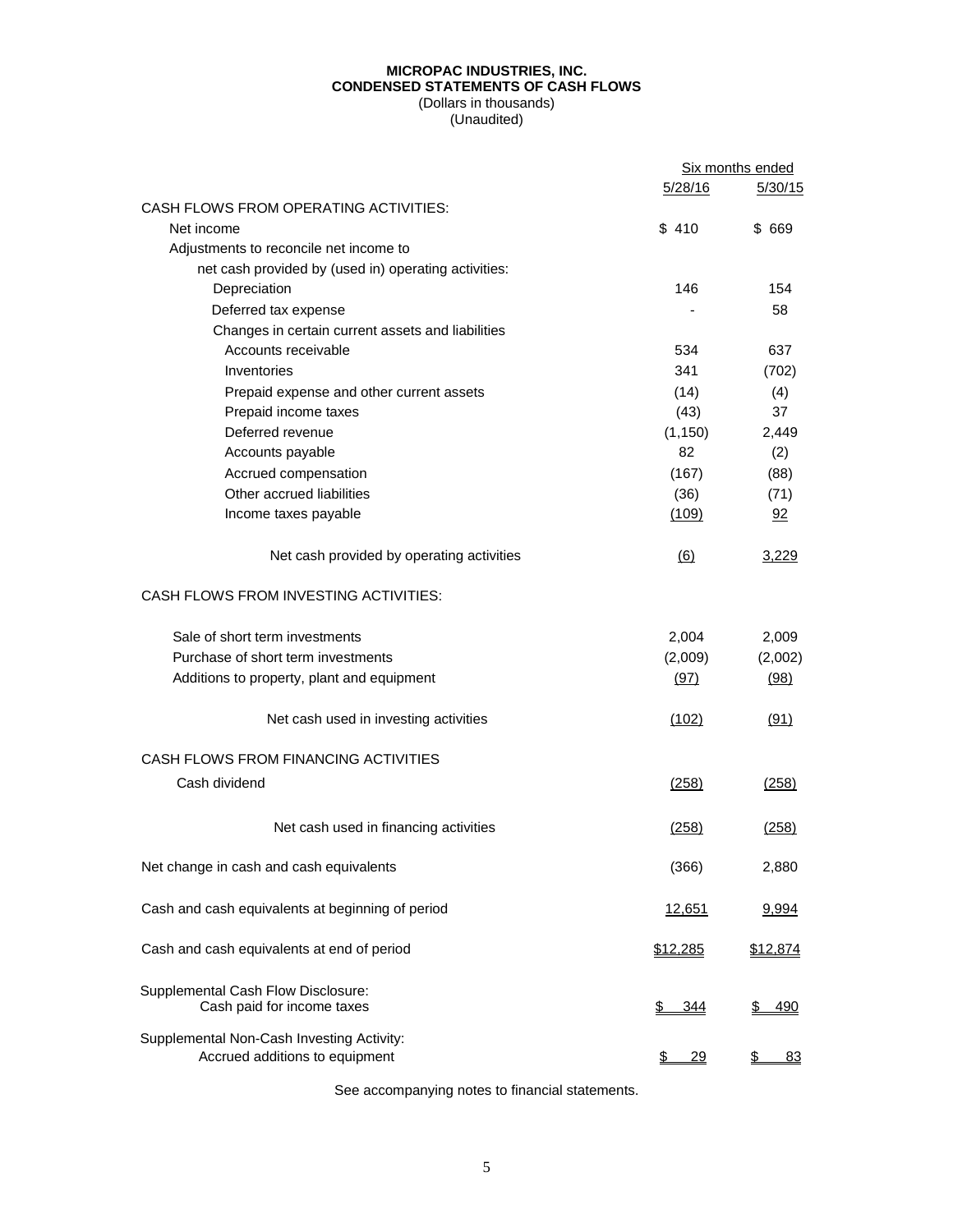# **MICROPAC INDUSTRIES, INC. NOTES TO CONDENSED FINANCIAL STATEMENTS**

(Unaudited)

#### **Note 1 BASIS OF PRESENTATION**

### **Business Description**

Micropac Industries, Inc. (the "Company"), a Delaware corporation, manufactures and distributes various types of hybrid microelectronic circuits, solid state relays, power controllers, and optoelectronic components and assemblies. The Company's products are used as components in a broad range of military, space and industrial systems, including aircraft instrumentation and navigation systems, power supplies, electronic controls, computers, medical devices, and high-temperature (200 $^{\circ}$  C) products.

In the opinion of management, the unaudited financial statements include all adjustments (consisting of only normal, recurring adjustments) necessary to present fairly the financial position as of May 28, 2016, the results of operations for the three months and six months ended May 28, 2016 and May 30, 2015, and the cash flows for the six months ended May 28, 2016 and May 30, 2015. Unaudited financial statements are prepared on a basis substantially consistent with those audited for the year ended November 30, 2015. Certain information and footnote disclosures normally included in financial statements prepared in accordance with generally accepted accounting principles in the United States have been condensed or omitted pursuant to the rules and regulations promulgated by the Securities and Exchange Commission. The Company's fiscal year ends on the last day of November.

It is suggested that these financial statements be read in conjunction with the November 30, 2015 Form 10-K filed with the SEC, including the audited financial statements and the accompanying notes thereto.

## **Note 2 SIGNIFICANT ACCOUNTING POLICIES**

#### **Use of Estimates**

The preparation of financial statements in conformity with U.S. generally accepted accounting principles requires management to make estimates and assumptions that affect the reported amounts of assets and liabilities and disclosure of contingent assets and liabilities at the date of the financial statements and the reported amounts of sales and expenses during the reporting period. Actual results could differ from those estimates.

### **Revenue Recognition**

Sales are recorded as shipments are made based upon contract prices. Any losses anticipated on fixed price contracts are provided for currently. Sales are recorded net of sales returns, allowances and discounts.

The Company recognizes sales when four basic criteria are met: (1) persuasive evidence of an arrangement exists; (2) shipment has occurred or services have been rendered; (3) the fee is fixed and determinable; and (4) collectibility is reasonably assured.

Deferred revenue represents prepayments from customers and will be recognized as sales when the products are shipped per the terms of the contract.

### **Short-Term Investments**

The Company has \$2,009,000 in short term investments at May 28, 2016. Short-term investments consist of certificates of deposits with initial maturities greater than 90 days. These investments are reported at historical cost, which approximates fair value. All highly liquid investments with initial maturities of 90 days or less are classified as cash equivalents. All short-term investments are securities which the Company has the ability and intent to hold to maturity and mature within one year.

### **Inventories**

Inventories are stated at lower of cost or market value and include material, labor and manufacturing overhead. All inventories are valued using the FIFO (first-in, first-out) method of inventory valuation. The Company determines the need to write inventory down below its cost via an analysis based on the usage of inventory over a three year period and projected usage based on current backlog.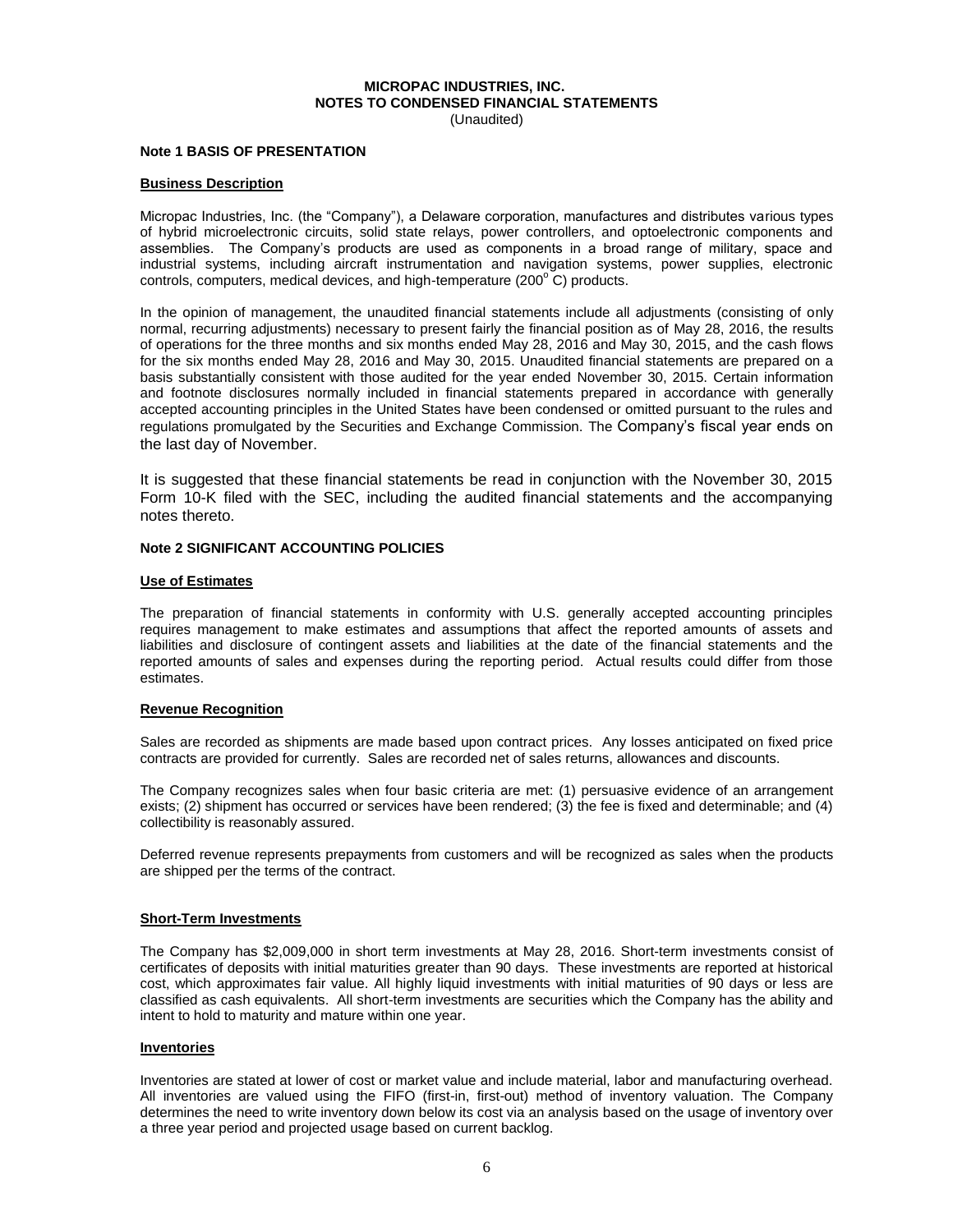### **Income Taxes**

The Company accounts for income taxes using the asset and liability method. Under this method the Company records deferred income taxes for the temporary differences between the financial reporting basis and the tax basis of assets and liabilities at enacted tax rates expected to be in effect when such amounts are realized or settled. The resulting deferred tax liabilities and assets are adjusted to reflect changes in tax law or rates in the period that includes the enactment date.

### **Property, Plant, and Equipment**

Property, plant, and equipment are carried at cost, and depreciation is provided using the straight-line method at rates based upon the following estimated useful lives (in years) of the assets:

The Company assesses long-lived assets for when events or circumstances indicate that an asset may be impaired. The estimated future undiscounted cash flows associated with the asset are compared to the asset's net book value to determine if a write down to market value less cost to sell is required.

Repairs and maintenance are expensed as incurred. Improvements which extend the useful life of property, plant, and equipment are capitalized.

### **Research and Development Costs**

Costs for the design and development of new products and processes are expensed as incurred.

### **Note 3 NEW ACCOUNTING PRONOUNCEMENTS**

On May 28, 2014, the FASB issued ASU No. 2014-09, *Revenue from Contracts with Customers*, which requires an entity to recognize the amount of revenue to which it expects to be entitled for the transfer of promised goods and services to customers. The ASU will replace most existing revenue recognition guidance in U.S. GAAP when it becomes effective. The standard permits the use of either the retrospective or cumulative effect transition method. The Company is evaluating the effect that ASU 2014-09 will have on its consolidated financial statements and related disclosures. On July 9, 2015 the FASB agreed to defer the effective date to annual reporting periods beginning after December 15, 2017 and the interim periods within that year. The Company has not yet selected a transition method nor has it determined the effect of the standard on its ongoing financial reporting.

### **Note 4 FAIR VALUE MEASUREMENT**

The Company had no financial assets or liabilities measured at fair value on a recurring basis as of May 28, 2016 and November 30, 2015. The fair value of financial instruments such as cash and cash equivalents, short term investments, accounts receivable, and accounts payable approximate their carrying amount based on the short maturity of these instruments. There were no nonfinancial assets measured at fair value on a nonrecurring basis at May 28, 2016 and November 30, 2015.

### **Note 5 COMMITMENTS**

On April 23, 2016, the Company renewed the Loan Agreement with a Texas banking institution. The Loan Agreement provides for revolving credit loans, in amounts not to exceed a total principal balance of \$6,000,000, and specific advance loans for acquisitions with an aggregate amount not to exceed \$7,500,000 in a single advance or in multiple advances. The Loan Agreement also contains financial covenants to maintain at all times including (i) minimum working capital of not less than \$4,000,000, (ii) a ratio of senior funded debt, minus the Company's balance sheet cash on hand to the extent in excess of \$2,000,000 to EBITDA of not more than 3.0 to 1.0, and (iii) a ratio of free cash flow to debt service of not less than 1.2 to 1.0. The Company has not, to date, drawn any amounts under the loan agreement or the revolving line of credit and is currently in compliance with the financial covenants.

# **Note 6 EARNINGS PER COMMON SHARE**

Basic and diluted earnings per share are computed based upon the weighted average number of shares outstanding during the respective periods. Diluted earnings per share gives effect to all dilutive potential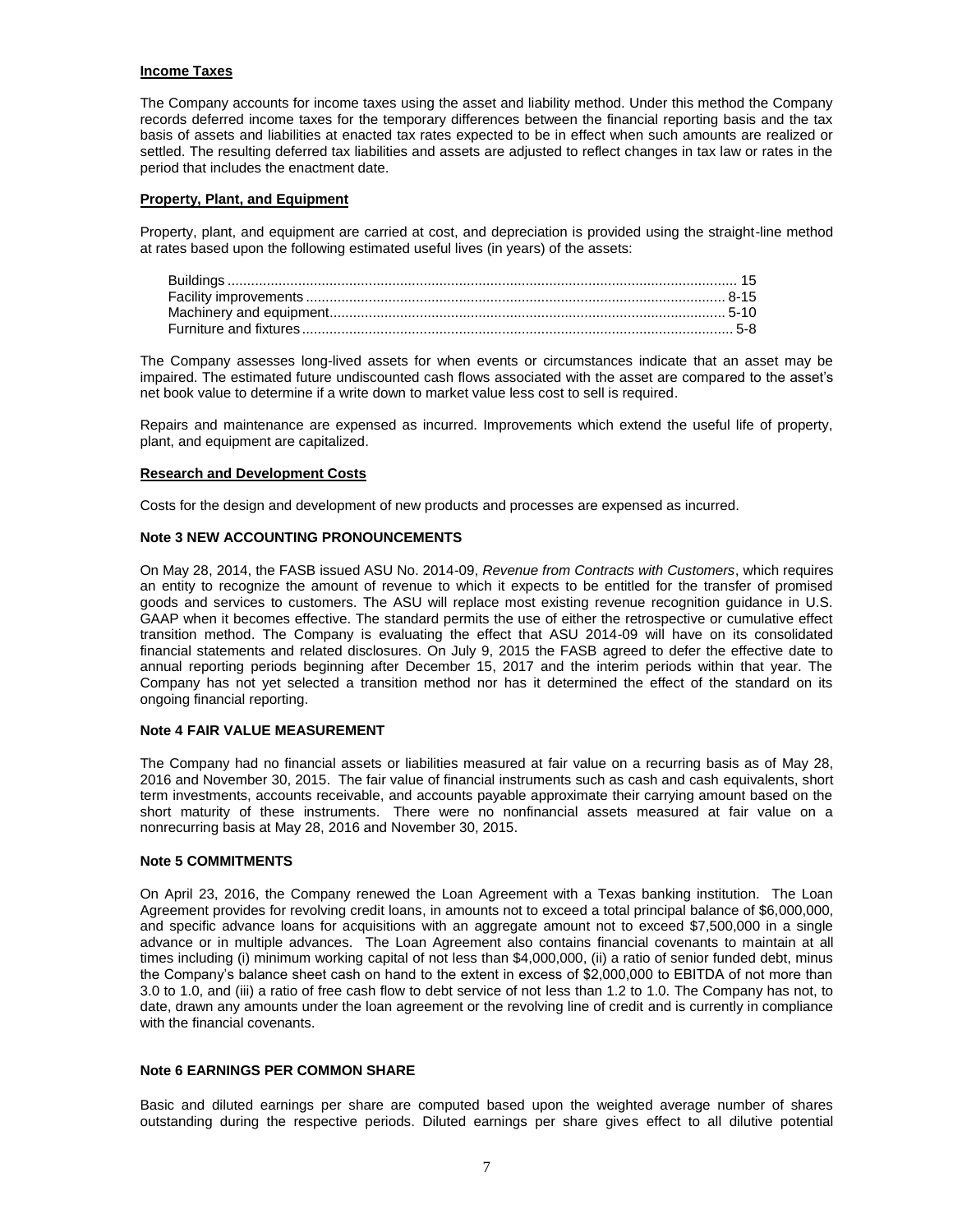common shares. For the three months ended May 28, 2016 and May 30, 2015, the Company had no dilutive potential common stock.

### **Note 7 SHAREHOLDERS' EQUITY**

On December 16, 2014, the Board of Directors of Micropac Industries, Inc. approved the payment of a special dividend of \$0.10 per share for shareholders of record as of January 12, 2015. The dividend was paid to shareholders on February 10, 2015.

On December 15, 2015, the Board of Directors of Micropac Industries, Inc. approved the payment of a special dividend of \$0.10 per share for shareholders of record as of January 12, 2016. The dividend was paid to shareholders on February 11, 2016.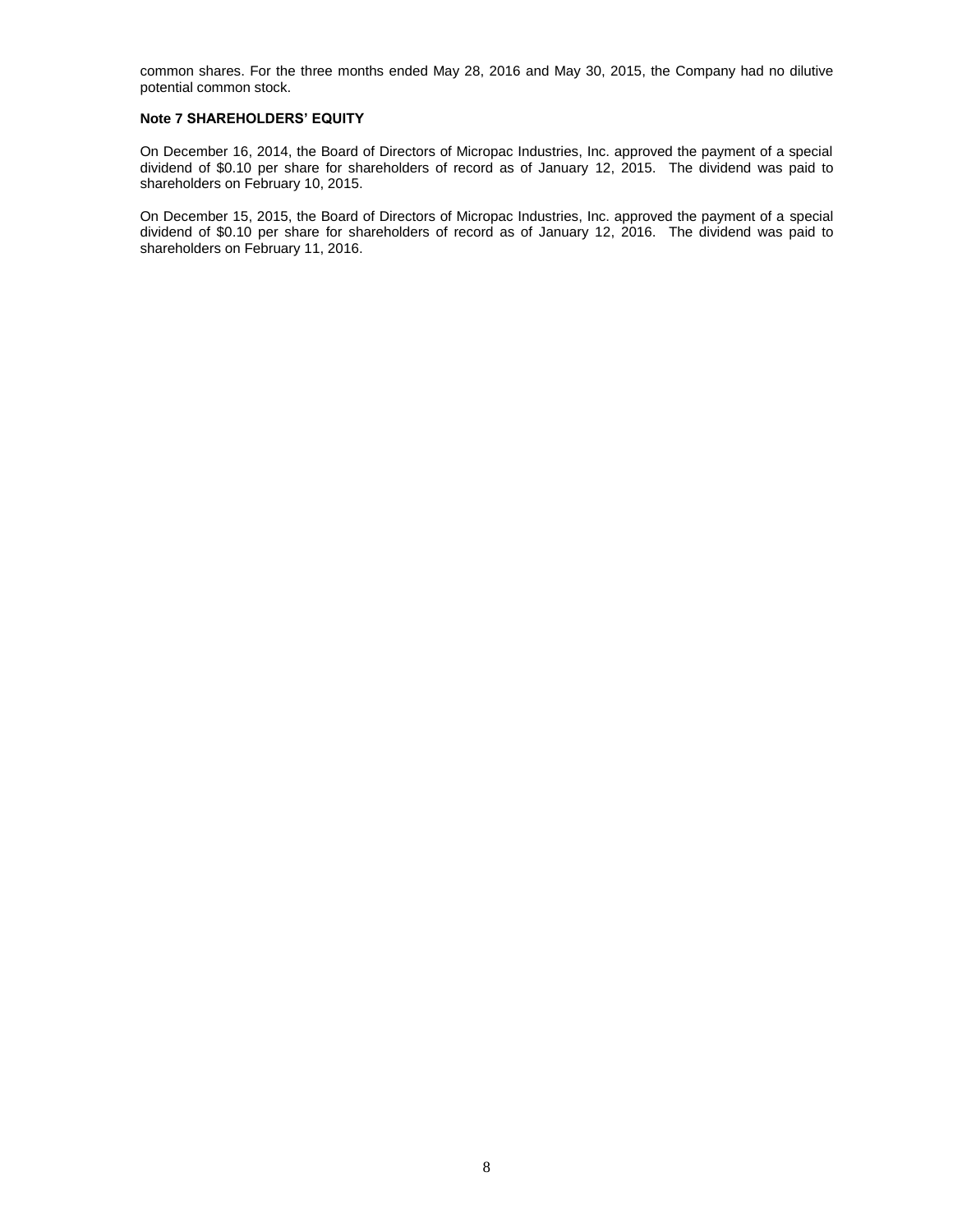### **MICROPAC INDUSTRIES, INC.** (Unaudited)

### **ITEM 2. MANAGEMENT'S DISCUSSION AND ANALYSIS OF FINANCIAL CONDITION AND RESULTS OF OPERATIONS**

### **Business**

Micropac Industries, Inc. (the "Company"), a Delaware corporation, manufactures and distributes various types of hybrid microelectronic circuits, solid state relays, power controllers, and optoelectronic components and assemblies. The Company's products are used as components in a broad range of military, space and industrial systems, including aircraft instrumentation and navigation systems, power supplies, electronic controls, computers, medical devices, and high-temperature (200°C) products. The Company's products are either custom (being application specific circuits designed and manufactured to meet the particular requirements of a single customer) or standard, proprietary components such as catalog items.

The Company's facilities are certified and qualified by Defense Logistics Agency (DLA) to MIL-PRF-38534 (class K-space level), MIL-PRF-19500 JANS (space level), and MIL-PRF-28750 (class K-space level) and is certified to ISO 9001-2002. Micropac is a NASA core supplier, and is registered to AS9100-Aerospace Industry standard for supplier certification. The Company has UL approval on the new isolated solid state industrial power controllers.

The Company's core technology is the packaging and interconnecting of miniature electronic components, utilizing thick film substrates, forming microelectronics circuits. Other technologies include light emitting and light sensitive materials and products, including light emitting diodes and silicon phototransistors used in the Company's optoelectronic components and assemblies

### **Results of Operations**

|                                            | Three months ended |           | Six months ended |             |
|--------------------------------------------|--------------------|-----------|------------------|-------------|
|                                            | 5/28/2016          | 5/30/2015 | 5/28/2016        | 5/30/2015   |
| <b>NET SALES</b>                           | 100.0%             | 100.0%    | 100.0%           | 100.0%      |
|                                            |                    |           |                  |             |
| <b>COST AND EXPENSES:</b>                  |                    |           |                  |             |
| Cost of Goods Sold                         | 62.4%              | 60.2%     | 65.3%            | 59.8%       |
| Research and development                   | 4.7%               | 7.9%      | 5.9%             | 9.8%        |
| Selling, general & administrative expenses | 21.3%              | 19.3%     | 22.4%            | 20.5%       |
| Total cost and expenses                    | 88.4%              | 87.4%     | 93.6%            | 90.1%       |
| OPERATING INCOME BEFORE INTEREST           | 11.6%              | 12.6%     | 6.4%             | 9.9%        |
| AND INCOME TAXES                           |                    |           |                  |             |
| Interest and other income                  | $0.0\%$            | 0.1%      | 0.1%             | 0.1%        |
|                                            |                    |           |                  |             |
| <b>INCOME BEFORE TAXES</b>                 | 11.6%              | 12.7%     | 6.5%             | 10.0%       |
| Provision for taxes                        | 3.7%               | 4.0%      | 2.1%             | <u>3.3%</u> |
|                                            |                    |           |                  |             |
| <b>NET INCOME</b>                          | 7.9%               | 8.7%      | 4.4%             | 6.7%        |

Sales for the three and six month periods ended May 28, 2016 totaled \$5,111,000 and \$9,316,000, respectively. Sales for the second quarter decreased 3% or \$154,000 below sales for the same period of 2015, while sales for the first six months of 2016 decreased \$734,000 below the first six months of 2015 with a decrease in various standard optocouplers products. Sales were 14% in the commercial market, 53% in the military market, and 33% in the space market for the six months ended May 28, 2016 compared to 14% in the commercial market, 61% in the military market, and 25% in the space market for the six months ended May 30, 2015.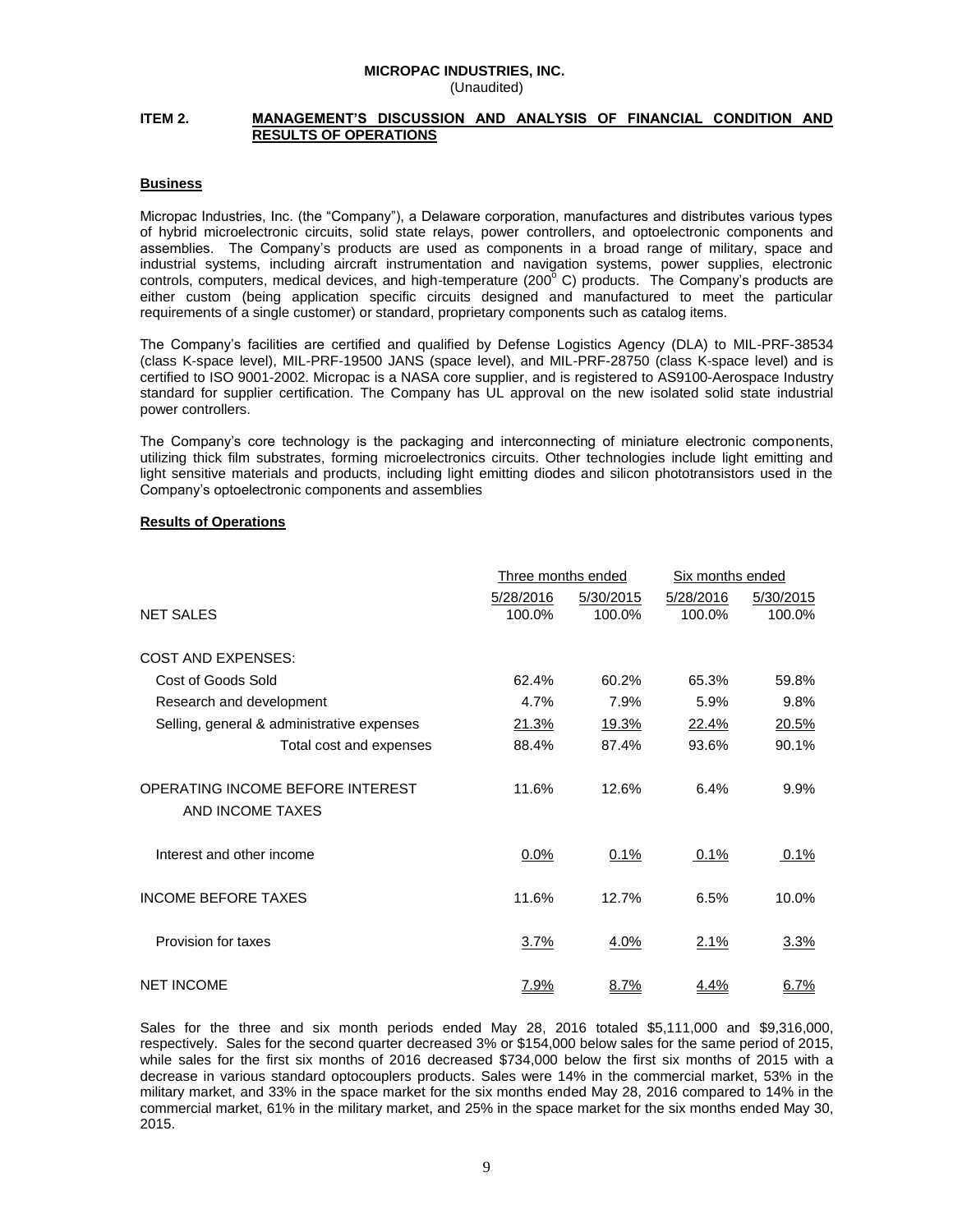One customer accounted for 40% of the Company's sales for the three months ended May 28, 2016 and two customers accounted for 25% and 11% each of the Company's sales for the six months ended May 28, 2016, while one customer accounted for 18% Company's sales for the three months ended May 30, 2015, and two customers accounted for 12% and 10% each of the Company's sales for the six months ended May 30, 2015.

Cost of goods sold for the second quarters of 2016 and 2015 totaled 62.4% and 60.2% of net sales, respectively, while cost of goods sold for the six months ended May 28, 2016 and May 30, 2015 totaled 65.3% and 59.8% of net sales, respectively. In actual dollars, cost of goods sold increased \$21,000 in the second quarter of 2016 compared to the same period of 2015. Year to date cost of goods sold increased \$65,000 for the first six months of 2016 as compared to the same periods in 2015.

Research and development expense decreased \$175,000 for the second quarter of 2016 versus 2015 and decreased \$435,000 for the first six months of 2016 compared to the same period of 2015. The decrease in research and development expense is associated with \$445,000 in non-recurring engineering cost supporting a customer funded project. The research and development expenditures were associated with continued development of several power management products, fiber optic transceivers and high voltage optocouplers. The Company will continue to invest in research and development of these products and other new opportunities.

Selling, general and administrative expense for the second quarter and first six months of 2016 totaled 21.3% and 22.4% respectively of net sales compared to 19.3% and 20.5% for the same periods in 2015. In actual dollars, selling, general and administrative expense increased \$69,000 for the second quarter and increased \$34,000 for the first six months of 2016 compared to the same periods in 2016.

Provisions for taxes decreased \$139,000 for the first six months of 2016 compared to the same period in 2015. The estimated effective tax rate was 32% for 2016 and 33% for 2015.

Net income decreased \$54,000 for the second quarter of 2016 versus 2015 and decreased \$259,000 for the first six months of 2016 compared to the same period of 2015.

### **Liquidity and Capital Resources**

Cash and cash equivalents totaled \$12,285,000 as of May 28, 2016 compared to \$12,651,000 on November 30, 2015, a decrease of \$366,000. The decrease in cash and cash equivalents is primarily attributable to a payment of a cash dividend of \$258,000, and the investment of \$126,000 in equipment.

The Company expects to continue to generate adequate amounts of cash to meet its liquidity needs from the sale of products and services and the collection thereof for at least the next twelve months.

### **Outlook**

New orders for year-to-date 2016 totaled \$8,363,000 compared to \$8,154,000 for 2015. The increase resulted from new orders on various custom products.

Backlog totaled \$17,973,000 on May 28, 2016 compared to \$19,279,000 as of May 30, 2015 and \$18,925,000 on November 30, 2015. The backlog represents a good mix of the company's products and technologies with 16% in the commercial market, 41% in the military market, and 43% in the space market compared to 23% in the commercial market, 32% in the military market, and 45% in the space market on May 30, 2015.

The Company cannot assure that the results of operations for the interim period presented are indicative of total results for the entire year due to fluctuations in customer delivery schedules, or other factors over which the Company has no control.

### **Cautionary Statement**

This Form 10-Q contains forward-looking statements that are made pursuant to the safe harbor provisions of the Private Securities Litigation Reform Act of 1995. Actual results could differ materially. Investors are warned that forward-looking statements involve risks and unknown factors including, but not limited to, customer cancellation or rescheduling of orders, problems affecting delivery of vendor-supplied raw materials and components, unanticipated manufacturing problems and availability of direct labor resources.

The Company produces silicon phototransistors and light emitting diode die for use in certain military, standard and custom products. Fabrication efforts sometimes may not result in successful results, limiting the availability of these components. Competitors offer commercial level alternatives and our customers may purchase our competitors' products if the Company is not able to manufacture the products using these technologies to meet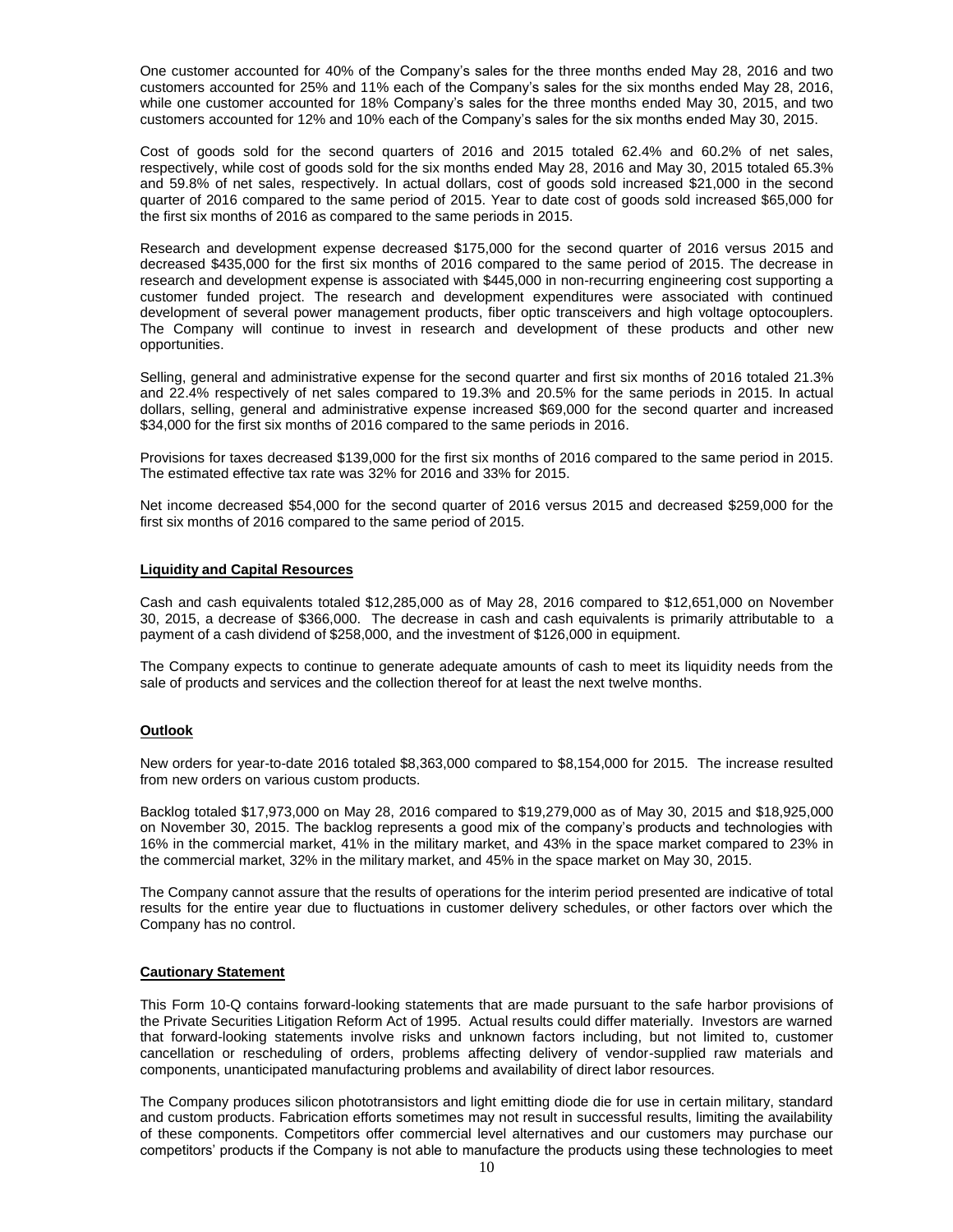the customer demands. Approximately \$1,500,000 of the Company's backlog is dependent on these semiconductors.

The Company disclaims any responsibility to update the forward-looking statements contained herein, except as may be required by law.

### **ITEM 3. QUANTITATIVE AND QUALITATIVE DISCLOSURES ABOUT MARKET RISK**

Not applicable

# **ITEM 4. CONTROLS AND PROCEDURES**

(a) Evaluation of disclosure controls and procedures.

The Chief Executive Officer and Chief Financial Officer of the Company evaluated the Company's disclosure controls and procedures (as defined in Exchange Act Rule 13a-15) as of May 28, 2016 and, based on this evaluation, concluded that the Company's disclosure controls and procedures are functioning in an effective manner to ensure that the information required to be disclosed by the Company in the reports that it files or submits under the Exchange Act, is recorded, processed, summarized and reported, within the time periods specified in the SEC's rules and forms.

(b) Changes in internal controls.

There has been no change in the Company's internal control over financial reporting that has materially affected, or is reasonably likely to materially affect, the Company's internal control over financial reporting during the three month period ended May 28, 2016.